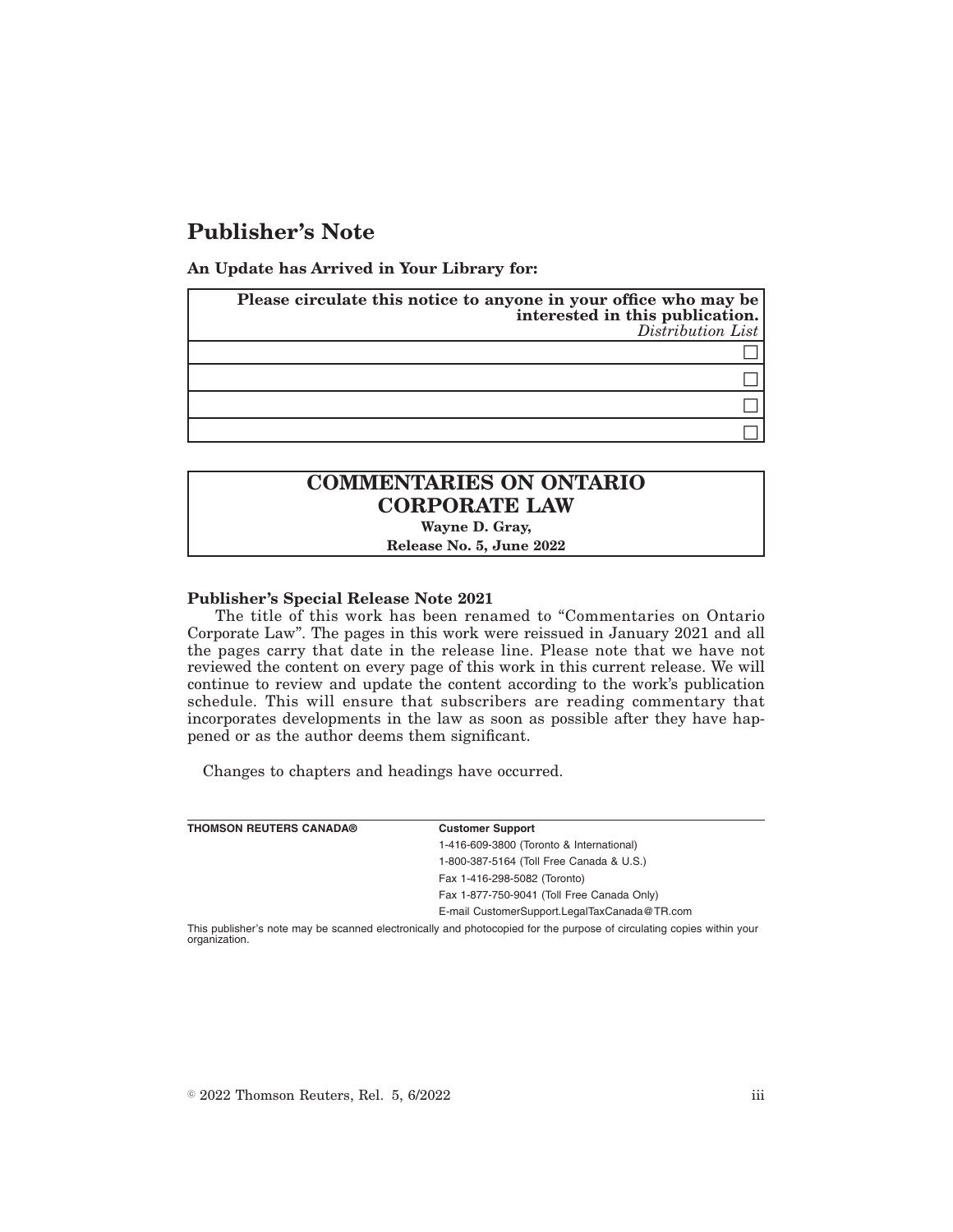Gray's *Commentaries on Ontario Corporate Law* provides a current and comprehensive overview of the law and includes full annotations of the Ontario *Business Corporations Act*, the *Business Names Act*, the *Corporate Information Act*, the *Co-operative Corporations Act* and the *Extra-Provincial Corporations Act*, including all the regulations and prescribed forms for these statutes, as well as pertinent government publications.

This release features the addition of 15 new Memos for the Ontario *Not-for-Profit Corporations Act, 2010*. As well, new commentary is added to Part XVI and Part XVII of the Ontario *Not-for-Profit Corporations Act, 2010*.

#### **Highlights**

- E **Appendix LM Ontario Not-for-Profit Corporations Act, 2010 — Closed Membership Corporations under the ONCA —** This Memo explains the nature of a closed membership (or board-driven) board and membership structure and some of the reasons why a not-for-profit corporation (particularly a charitable corporation) might choose to adopt this structure. A closed membership corporation (also referred to as a board-driven or self-perpetuating structure, in contrast to a memberdriven structure) is one where the board and the membership are comprised of an identical set of individuals. All individuals on the board of directors are members, and all members are on the board of directors.
- E **Appendix LM Ontario Not-for-Profit Corporations Act, 2010 — Reconciling the Supreme Court Rulings on Disciplining Members of Religious Organizations —** This Memo examines to what extent courts recognize the autonomy of religious organizations in expelling or otherwise disciplining members. Decided almost 26 years apart, the Supreme Court of Canada decisions in *Lakeside Colony of Hutterian Brethren v. Hofer* (1992 CarswellMan 138, 1992 CarswellMan 221) and *Highwood Congregation of Jehovah's Witnesses (Judicial Committee) v. Wall* ([2018] 1 S.C.R. 750, 2018 SCC 26, 2018 CarswellAlta 1044, 2018 CarswellAlta 1045) could not properly be considered companion decisions. Yet the striking similarities and marked contrasts in the two cases lend themselves to close study, as if they were companions. The different results in the cases highlight where the court draws the line between respect for the autonomy of a religious organization and an impermissible denial of natural justice for a disciplined member.
- E **Appendix LM Ontario Not-for-Profit Corporations Act, 2010 — Default Borrowing Powers of an ONCA Corporation —** This Memo explains why the requirement for member approval of a sale, lease or exchange, outside the ordinary course of its activities, of all or substantially all of the property of a corporation incorporated or continued under the Ontario *Not-for-Profit Corporations Act, 2010* does not apply to a secured lending transaction. Subsections 118(1) and (3) require the members of a corporation to approve, by special resolution, any sale, lease or exchange of all or substantially all of the property of the corporation other than in the ordinary course of its activities.

### **ProView Developments**

Your ProView edition of this product now has a new, modified layout:

E The opening page is now the title page of the book as you would see in the print work